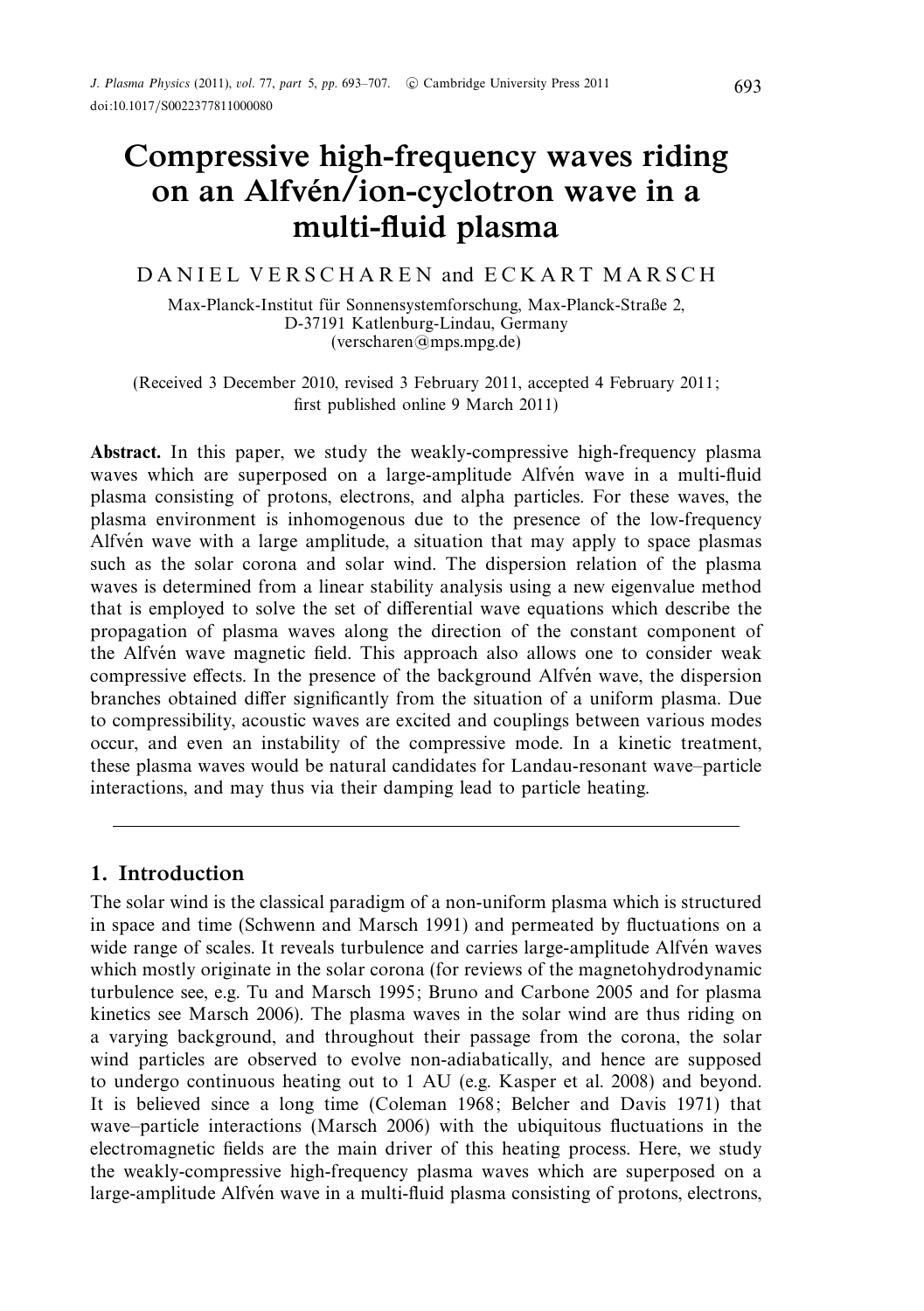and alpha particles like in the solar wind. The term 'high-frequency wave' refers to the wavenumber regime around the inverse ion inertial length  $\ell_p$  in contrast to the non-dispersive low-frequency MHD limit.

As is well known, there are two important kinetic resonances that can lead to dissipative heating of a plasma by wave–particle interactions with waves that propagate parallel to the background magnetic field. The first is Landau resonance requiring a parallel wave electric field, and the second is cyclotron resonance (e.g. Akhiezer et al. 1975; Hollweg and Isenberg 2002) that couples to the perpendicular wave electric field. The condition for Landau resonance is given by  $kv_{\parallel} - \omega =$ 0, where *k* denotes the parallel wavenumber,  $v_{\parallel}$  denotes the particle velocity in the direction parallel to the background magnetic field, and *ω* denotes the wave frequency. This effect can lead to parallel heating of the particles (Lehe et al. 2009). In a low-beta plasma such as the solar corona, it is difficult to fulfill this condition if the wave phase speed is close to the Alfven speed, because  $v_{\text{th}} \ll V_A$ (Chandran et al. 2010).

The cyclotron resonance is connected with the transverse electromagnetic field, and the resonance condition is given by  $kv_{\parallel} - \omega - n\Omega_j = 0$  where *n* is an integer and  $\Omega_j$  is the particle gyrofrequency (only  $n = 1$  is allowed in the case of parallel propagation). This resonance can lead to pitch-angle diffusion which is indeed observed in solar wind protons (Heuer and Marsch 2007). The perpendicular fluctuations must have high wavenumbers in the range of the gyroradius to fulfill the resonance condition. Alfven/ion-cyclotron  $(A/IC)$  waves are possible candidates for waves that can undergo this kind of interaction. However, their origin and evolution are not fully understood, even though their existence in the solar wind was recently proven (Jian et al. 2009). Indirect evidence for Alfvén/ion-cyclotron heating was already referred to by several authors beforehand from simulations (Gary et al. 2005) and proton in-situ observations (Marsch and Tu 2001; Kasper et al. 2008).

The role of weakly-compressive waves in the different phenomena of plasma heating is currently under wide discussion (Tu and Marsch 1994; Bale et al. 2005; Chandran 2005; Kellogg et al. 2006; Chandran et al. 2009; Verdini et al. 2010). Especially, kinetic Alfvén waves (KAWs) have come into the focus of the debate, because they are both transverse and compressive. However, several problems also arise from this interpretation of solar wind fluctuations, especially at high wavenumbers (Podesta et al. 2010).

It has also been known for a long time that compressibility plays a major role in the context of the parametric instabilities of large-amplitude waves (Galeev and Oraevskii 1963; Goldstein 1978; Lashmore-Davies and Stenflo 1979; Stenflo and Shukla 2007). These instabilities are always connected with compressive components of the daughter-wave products. Our subsequent analysis is based on the previous derivations by Marsch and Verscharen (2011), which treat the density fluctuations in terms of the longitudinal electrostatic field and a ponderomotive electric field. The relation between density fluctuations and ponderomotive forces in the context of parametric instabilities was discussed before by Sharma and Shukla (1983) for many different wave modes. However, the work of those authors was focused on frequencies around the upper-hybrid frequency, which is much higher than the frequencies considered here, and hence beyond the scope of this paper. Electromagnetic circularly polarized waves can also be generated from the high-frequency side. For example,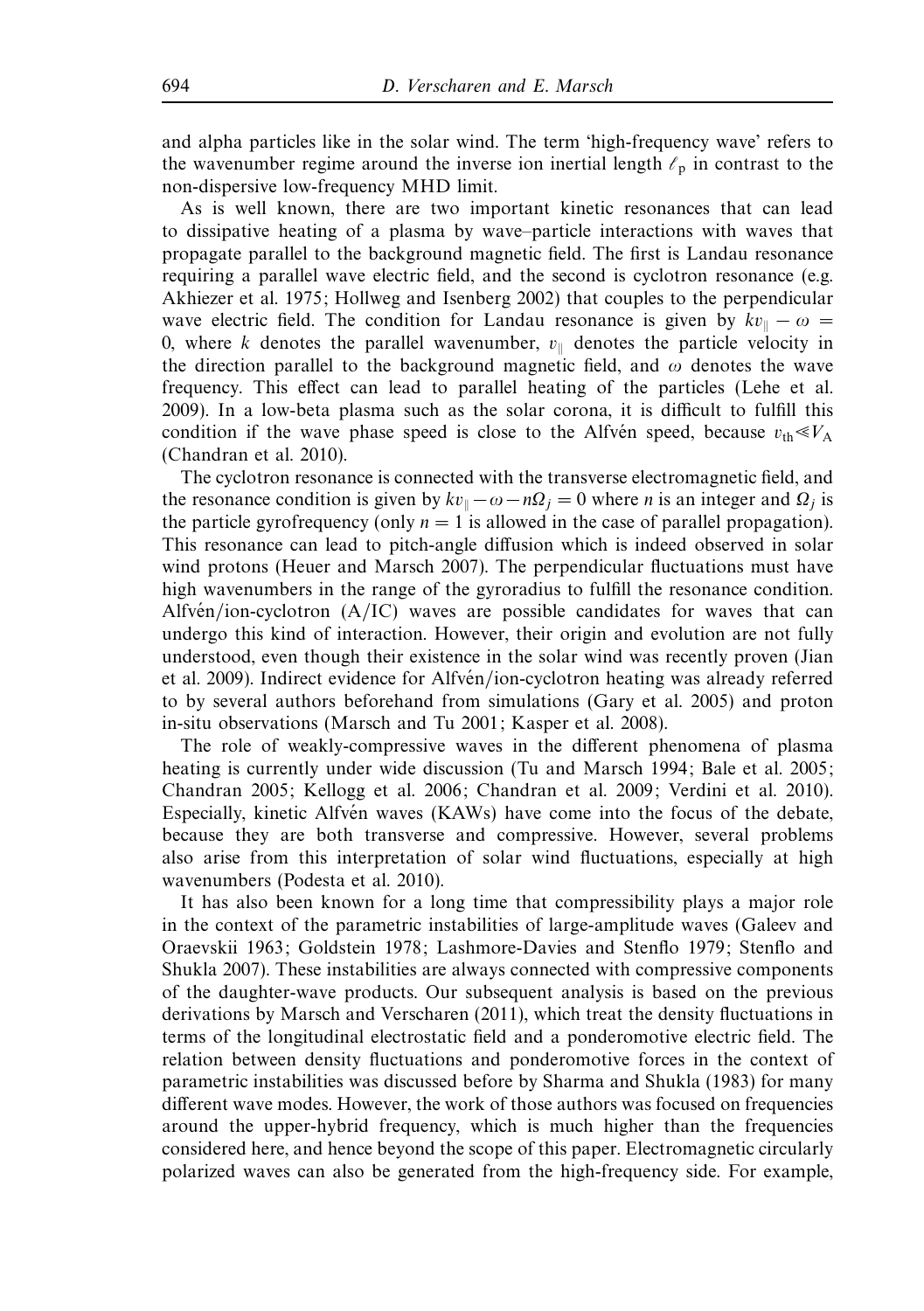Murtaza and Shukla (1984) discussed how an upper-hybrid wave can generate such waves in a two-fluid model. For this purpose, electrostatic effects and ponderomotive forces had to be included in the model describing the high-frequency pump wave. The importance of electrons in the decay of compressional Alfvén waves was discussed more recently by Brodin et al. (2008) in terms of the Hall-MHD description. These authors found a new decay channel for oblique daughter waves, and discovered that the wave decay products could grow on scales around the ion inertial length. They also discussed the role of KAWs as decay products and their possible ability to heat the plasma.

Our present work concentrates on purely parallel wave propagation, but we consider the role of both electrostatic and electromagnetic components of the wave modes in a multi-fluid plasma. The nonlinear coupling of the longitudinal electrostatic field and of the ponderomotive electric fields with the transversal electromagnetic wave fields is the main reason for the significant changes we found in the mode structure and polarization. However, the modified wave modes and the possible decay products are, due to the given geometry, still forced to propagate along the mean field which is determined by the constant longitudinal magnetic field component. Hence, we do not consider genuine oblique wave propagation.

The multi-fluid wave equations are solved by using an eigenvalue and eigenvector method that opens a new and unusual way of analyzing the pump wave decay and dispersion properties of the resulting plasma waves. This approach also provides the dispersion and polarization properties of these waves in a comprehensible and direct way.

As mentioned above, it has been known for a long time that the solar wind is permeated by waves and structures on many different scales (Tu and Marsch 1995). But also in the solar corona, low-frequency waves in the magnetic field were recently observed by remote-sensing techniques (De Pontieu et al. 2007). Therefore, in theory and modeling, it is obviously necessary to assume an inhomogenous background magnetic field. The natural choice for such a field might be one consisting of low-frequency Alfvén waves.

Consequently, the scenario assumed for our present theoretical treatment is the following. A low-frequency Alfvén/ion-cyclotron wave is assumed to provide the non-uniform background magnetic field and corresponding background velocity field, according to the wave polarization relation. In the flank of this wave, a linear dispersion and stability analysis is performed for a three-component plasma consisting of protons, electrons, and alpha particles, whereby drifts among these species with respect to each other can also be included. The situation is sketched in Fig. 1. The applied multi-fluid model allows to consider transverse waves with an intrinsic weakly-compressive component. If transverse dispersion branches at wavenumbers close to the ion gyroradius are found, then these can be made responsible for possible perpendicular ion heating. Their compressive electrostatic components can, in turn explain parallel heating. Since the observations indicate large perpendicular temperature anisotropies in the corona (Antonucci et al. 2000; Kohl et al. 2006) as well as in fast solar wind (Marsch 2006), the assumption of weak compressibility seems to be justified empirically, and is also consistent with the measured density fluctuation level (Tu and Marsch 1995).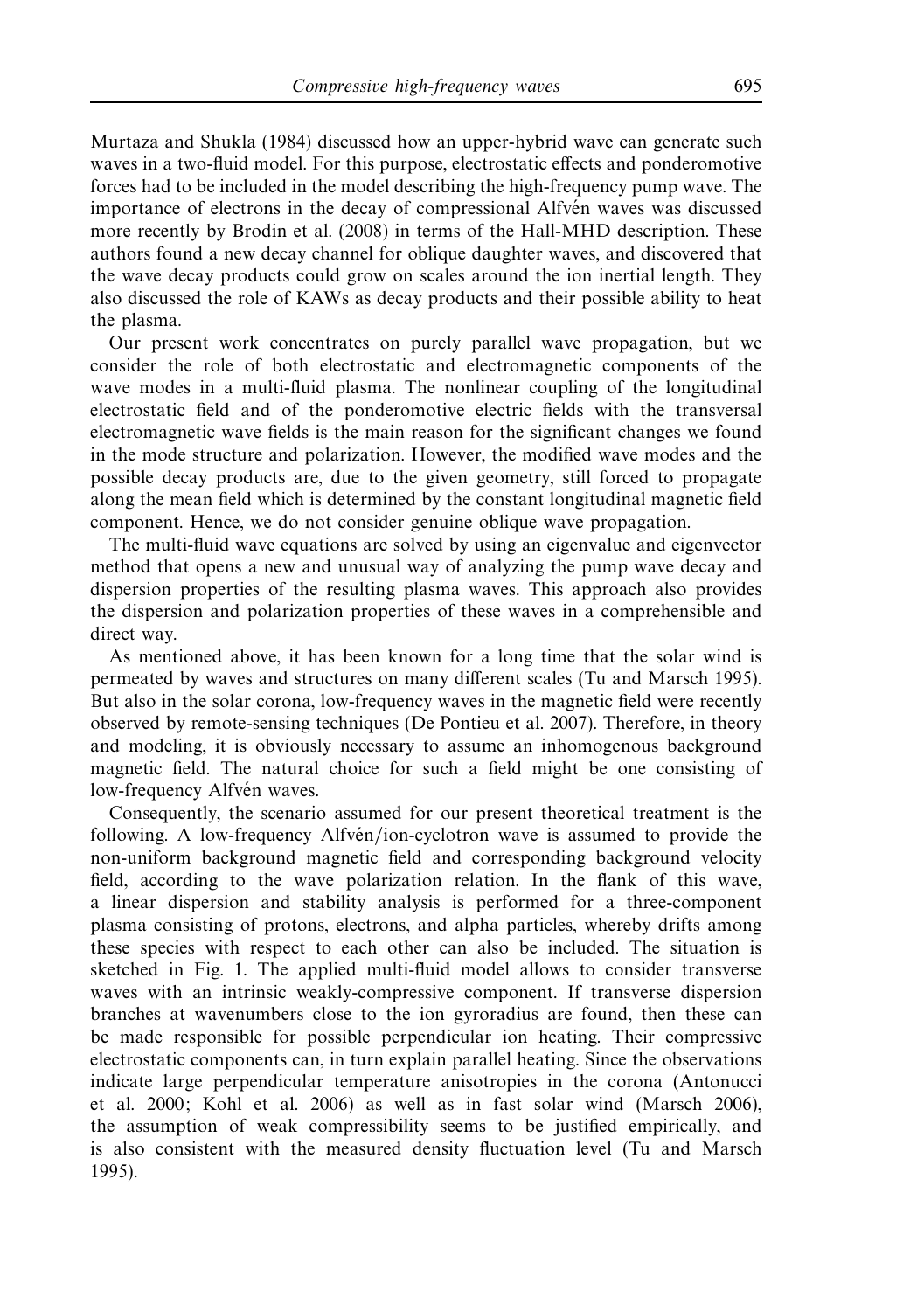

**Figure 1.** (Colour online) Geometry of the scenario. On a constant magnetic field  $\mathbf{B}_n$  along the axis of propagation  $\mathbf{k}_0$ , a low-frequency Alfvén wave (LFAW) propagates and generates the transverse background fields  $\mathbf{B}_{t0}$  and  $\mathbf{V}_{jt0} = -\zeta \mathbf{B}_{t0}$  with  $\zeta = \text{const.} > 0$ . Weakly-compressive high-frequency waves (WCHF) are superposed in the flank of the Alfven wave.

#### *2. Theoretical approach and numerical treatment*

#### 2.1. The multi-fluid model

Following the detailed derivations of Marsch and Verscharen (2011), we obtain subsequently a set of second-order ordinary coupled differential equations (DEs) of the relevant fields for parallel propagation, in which case  $B_n$  is a conserved quantity, and hence the fields can be made dimensionless as follows:  $\mathbf{v}_{it} = \mathbf{V}_{it}/V_A$ , and  $\mathbf{b}_t = \mathbf{B}_t/B_n$ . Similarly, we define the normalized longitudinal electric fields as follows:

$$
e_{j n} = \frac{c E_{j n}}{B_n V_A}, \quad e_n = \frac{c E_n}{B_n V_A}.
$$
 (2.1)

Length scales can all be normalized in units of the ion inertial length scale  $\ell_p$  =  $c/\omega_p$ . In the following, all velocities are normalized to the proton Alfven speed  $V_A = B_n / \sqrt{4\pi n_p m_p}$  and then denoted by lower case letters. This choice is different than the normalization by Marsch and Verscharen (2011) but it is more appropriate here, because the wave phase speed *V* will be used as a free parameter for different evaluations of the wave equations. Therefore, it is better to normalize with a fixed velocity. The natural choice for such a velocity is the proton Alfvén speed. In this normalization system, frequencies are normalized to the proton gyration frequency *Ω*<sub>p</sub>, which is equal to  $V_A/\ell_p$ . In the subsequent paper, we use  $Ω<sub>j</sub>$  as the normalized gyration frequency of species *j*. We also recall the original definition

$$
e_{j\mathbf{n}} = \frac{1}{c} (\mathbf{v}_{j\mathbf{t}} \times \mathbf{b}_{\mathbf{t}}) \cdot \hat{\mathbf{n}}.
$$
 (2.2)

Using the same normalization for the transverse electric field, we obtain

$$
\mathbf{e}_{t} = -v(\hat{\mathbf{n}} \times \mathbf{b}_{t}), \qquad (2.3)
$$

which is fully determined by the solution found for  $\mathbf{b}_t$ , which means that it is a dependent auxiliary field. Completing the required definitions, we quote the differential operator

$$
\mathcal{D}_j = \frac{d^2}{d\xi^2} + \frac{1}{r_j^2},\tag{2.4}
$$

where we have defined the spatial coordinate along  $B_n$  as  $\zeta_n = \zeta$ , which we will continue using subsequently. After these preparations, we can state the DEs, as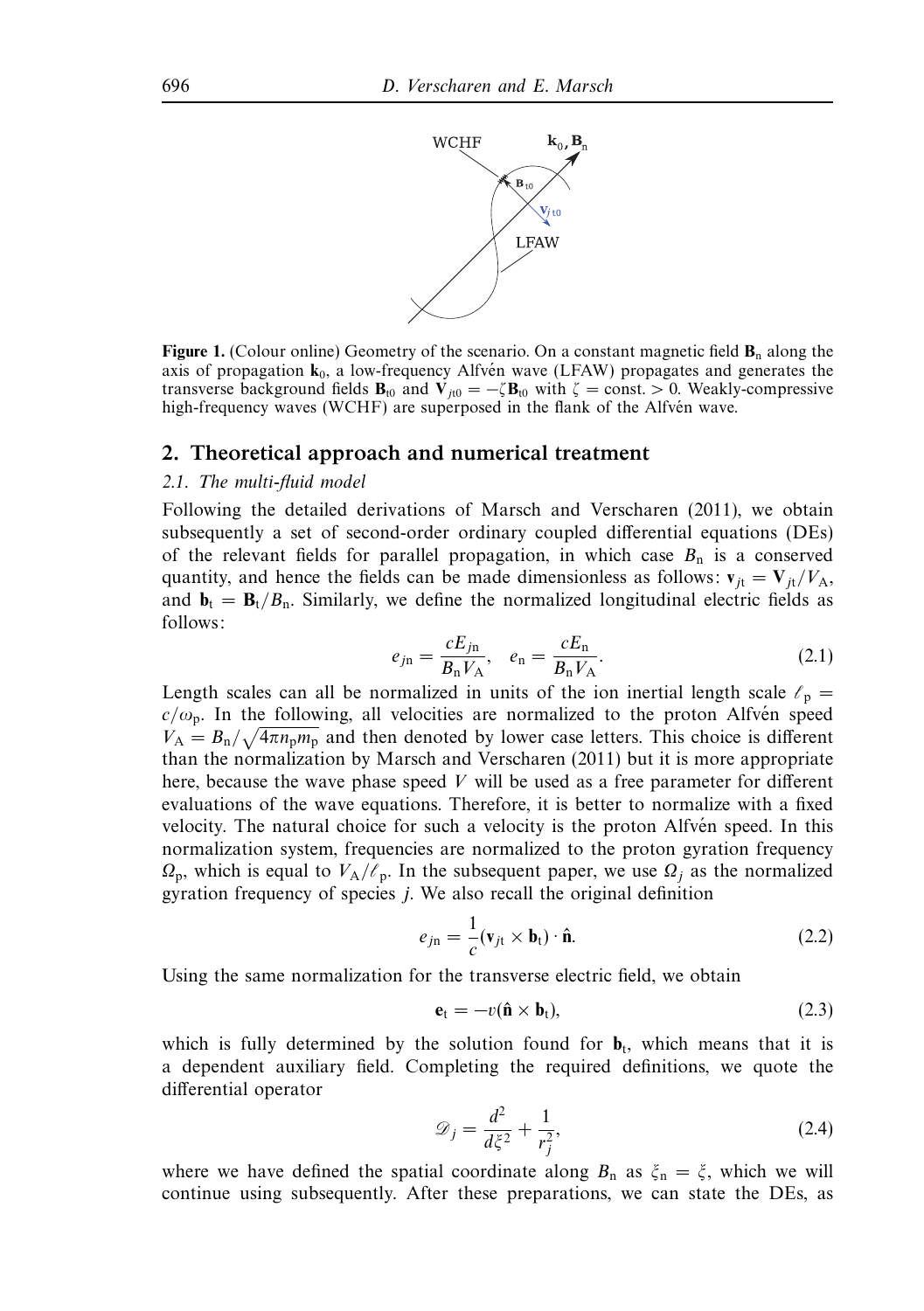derived from the equations for parallel wave propagation. First, we obtain for each particle species with respect to its transverse motion a forced harmonic oscillator equation that reads as

$$
\mathcal{D}_j \mathbf{v}_{jt} = \left( \frac{e_n + e_{jn}}{c_j^2 - v_{jn}^2} \frac{d\mathbf{v}_{jt}}{d\xi} + \frac{\mathbf{b}_t}{r_j} + \hat{\mathbf{n}} \times \frac{d\mathbf{b}_t}{d\xi} \right) \Omega_j.
$$
 (2.5)

Second, one can rewrite the mutually coupled and driven wave equations for the transverse magnetic field as

$$
\mathscr{D}_B \mathbf{b}_t = \sum_j \frac{1}{\ell_j^2} \left( -\frac{\mathbf{v}_{jt}}{v_{jn}} + \frac{(e_n + e_{jn})}{c_j^2 - v_{jn}^2} (\hat{\mathbf{n}} \times \mathbf{v}_{jt}) \right), \tag{2.6}
$$

and the longitudinal electric field

$$
\mathscr{D}_E e_n = \sum_j \frac{e_{jn}}{\lambda_j^2}.
$$
 (2.7)

All involved parameters such as  $v_{jn}$ ,  $c_j$ ,  $\lambda_j$ ,  $\ell_j$ , and  $r_j$  have non-vanishing mean values, as the density  $n_i$  is always non-zero and its fluctuations throughout are assumed to be small. Note that *Ωj* is strictly constant as it depends on the conserved quantity *B*n. The other parameters can be calculated by use of the background number density  $\bar{n}_i$ , as well as by exploiting the conditions for quasi-neutrality, zero longitudinal current, and zero center-of-momentum velocity (Marsch and Verscharen 2011). Compression is accounted for solely by the longitudinal electric field in this approximation. This is the major advantage of this multi-fluid system.

Furthermore, the multi-fluid approach incorporates the natural scales of the plasma and therefore allows the treatment of dispersive waves in the high-frequency range which is not accessible by MHD considerations. The compressibility can be accounted for in a comparably lucid way through the electric field variables  $e_n$  and  $e_{in}$ . The nonlinear equations (2.5)–(2.7) form a closed set of DEs, which describe the leading-order compressive effects via *e*n(*ξ*). Before we write down these field equations in their respective components, let us define an appropriate coordinate system. For a right-handed orthogonal system, we choose the unit vectors as  $\hat{\mathbf{n}} = \mathbf{e}_3 = \mathbf{e}_1 \times \mathbf{e}_2$ ,  $\mathbf{e}_1 = \mathbf{e}_2 \times \hat{\mathbf{n}}$ , and  $\mathbf{e}_2 = \hat{\mathbf{n}} \times \mathbf{e}_1$ . The normalized (dimensionless) transverse magnetic field is

$$
\mathbf{b}_{t} = b_{1}(\xi)\mathbf{e}_{1} + b_{2}(\xi)\mathbf{e}_{2}.
$$
 (2.8)

Similarly, the transverse flow velocity of any species *j* is given by

$$
\mathbf{v}_{j t} = v_{j 1}(\xi) \mathbf{e}_1 + v_{j 2}(\xi) \mathbf{e}_2. \tag{2.9}
$$

The particle speed along the direction of propagation in the fixed coordinate system (not in the co-moving frame) is denoted by  $u_{in}$ . If there are no differential drift motions along the mean magnetic field in the background plasma, i.e. if for all *j* we have  $u_{in} = 0$ , then  $v_{in} = -v$ , and hence the longitudinal gyration length becomes  $r_i = -\frac{v}{\Omega_i}$ , which by definition is not a positive-definite quantity as the gyrofrequency carries the sign of the charge of the species considered. Using (2.8) and (2.9), the longitudinal electric field associated with species *j* simply reads

$$
e_{j\mathbf{n}} = v_{j1}b_2 - v_{j2}b_1. \tag{2.10}
$$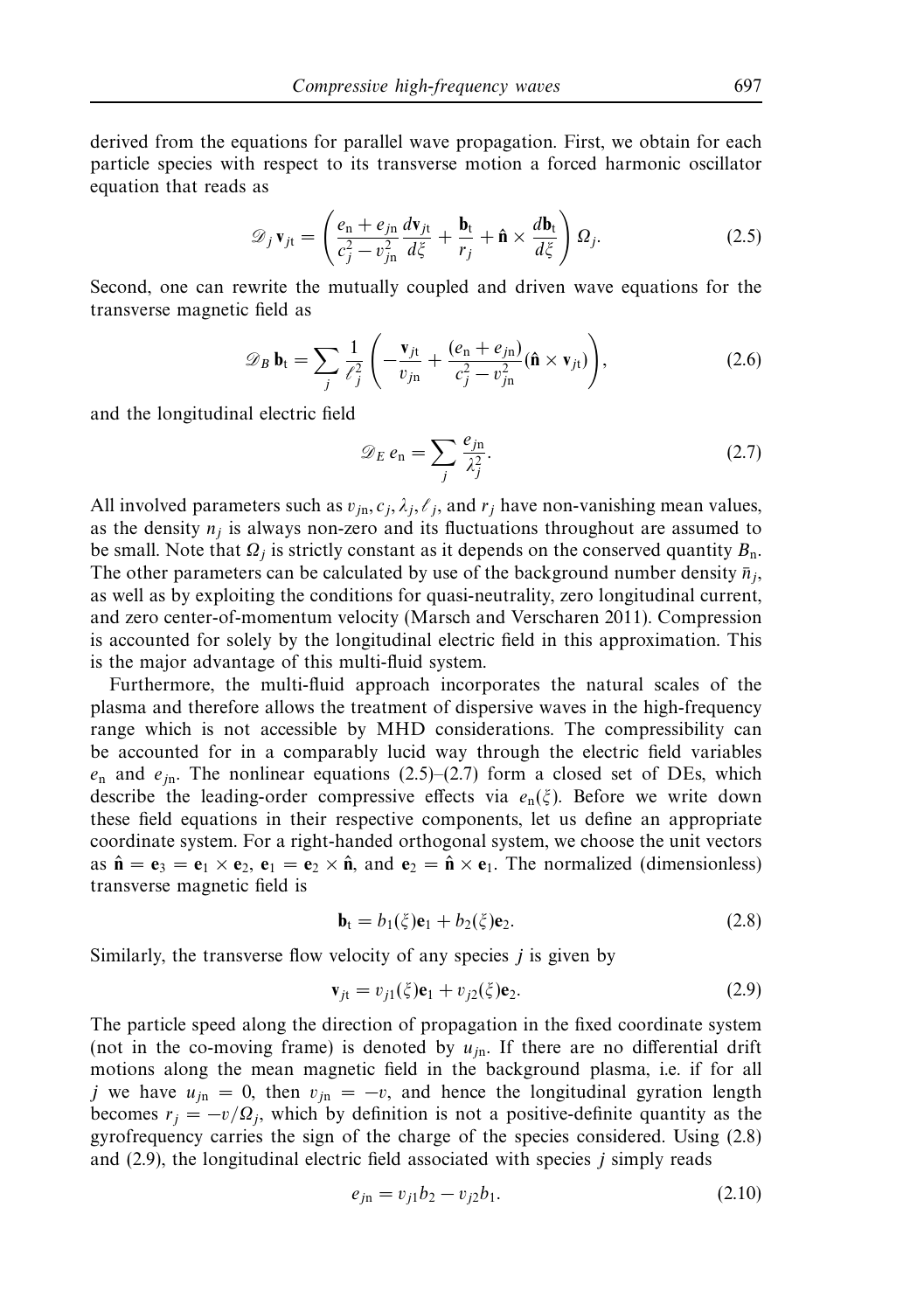We recall from Marsch and Verscharen (2011) that  $e_{in}$  can also be expressed as the gradient of a potential, which is given by the transverse kinetic energy of species *j* and then has the normalized form

$$
e_{jn} = -\frac{1}{\Omega_j} \frac{d}{d\xi} \left( \frac{1}{2} \mathbf{v}_{jt}^2 \right). \tag{2.11}
$$

In terms of components, we have from a comparison of (2.11) with (2.10) the relation

$$
-\frac{1}{\Omega_j} \frac{dv_{j1,2}}{d\xi} = \pm b_{2,1},\tag{2.12}
$$

which we can use to replace the first derivative of the transverse velocity by the magnetic field. Written out explicitly, the set of DEs in dimensionless form finally reads as follows:

$$
\frac{d^2v_{j1,2}}{d\xi^2} + \frac{v_{j1,2}}{r_j^2} = \left[\frac{b_{1,2}}{r_j} \mp \frac{db_{2,1}}{d\xi} \mp \frac{e_n + e_{jn}}{c_j^2 - v_{jn}^2} b_{2,1}\right] \Omega_j,
$$
\n(2.13)

$$
\frac{d^2b_{1,2}}{d\xi^2} - \frac{b_{1,2}}{\ell_S^2} = \sum_j \frac{1}{\ell_j^2} \left[ -\frac{v_{j1,2}}{v_{j\mathrm{n}}} \mp \frac{e_n + e_{j\mathrm{n}}}{c_j^2 - v_{j\mathrm{n}}^2} v_{j2,1} \right],\tag{2.14}
$$

$$
\frac{d^2e_n}{d\xi^2} - \frac{e_n}{\lambda_D^2} = \sum_j \frac{1}{\lambda_j^2} (v_{j1}b_2 - v_{j2}b_1).
$$
 (2.15)

The operators on the left-hand sides of  $(2.13)$ – $(2.15)$  describe the dynamics of the uncoupled free fields and have a simple physical interpretation. After Fourier transformation (yielding  $d/d\xi \rightarrow ik$ ), the solution of (2.13) gives a helical gyration in space of the transverse velocity about the mean field  $B_n$  with wave vector  $k = \pm 1/r_i$ , the solution of (2.14) corresponds to diamagnetism, i.e. the static penetration of the transverse field into the plasma by the skin depth  $\ell_s = c/\omega_P$ , and (2.15) gives for  $v = 0$  the static screening by the Debye length  $\lambda_{\text{D}}$ , or for finite speed *v* the electrostatic wave dispersion relation,  $(k\lambda_D)^2 + 1 = 0$ . This, for zero drifts, transforms into the electrostatic dispersion relation

$$
k^2 = \sum_{j} \frac{\omega_j^2}{v^2 - c_j^2},
$$
\n(2.16)

the zeroes of which yield the Langmuir and ion-acoustic waves. For finite right-hand sides of the above DEs, the fields are coupled (note that the abbreviation from (2.10) has to be included). The incompressible limit (with  $e_n = e_{in} = 0$ ) then gives the monochromatic (only a single  $k = k(V)$  is permitted from the dispersion relation) electromagnetic Alfvén/ion-cyclotron wave that has a constant but arbitrarily large amplitude. When considering compressibility, the electric and electromagnetic waves are linked and interact through the nonlinear rightmost terms in the above wave equations. Considering compressibility may require either a perturbative approach or numerical treatment.

#### 2.2. Perturbative approach and linearization

The above equations are a system of second-order wave equations. To simplify it, we reduce it to a system of first-order equations. Therefore, we introduce the quantities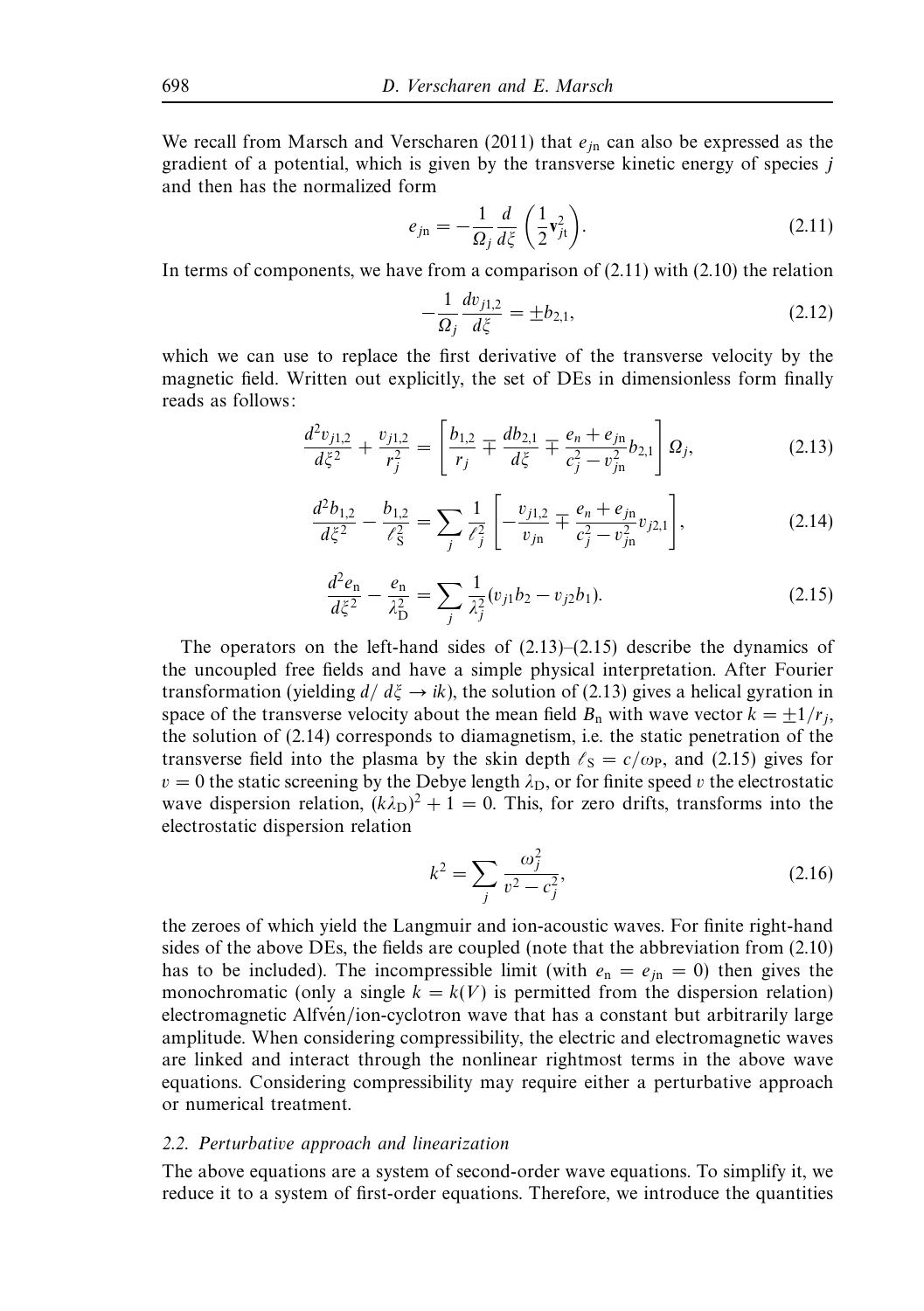$e'_{n} \equiv de_{n}/d\xi, b'_{1,2} \equiv db_{1,2}/d\xi$ , and  $v'_{j1,2} \equiv dv_{j1,2}/d\xi$ . With this substitution, the system corresponds to a set of 14 coupled nonlinear first-order ordinary DEs in *ξ* for an electron–proton plasma. For each additional particle species, four coupled equations are added.

In the next step, the system  $(2.13)$ – $(2.15)$  is linearized around a background given by the wave amplitude vectors  $\mathbf{v}_{i0}$  and  $\mathbf{b}_{i0}$  to determine the wave dispersion. A suitable choice of the background values is given in Sec. 2.3.

Nonlinear couplings of low-frequency waves with fluctuations at high frequencies cannot be described by a linearized system. The low-frequency wave with wavenumber  $k_0$ , however, may be treated as a constant inhomogenous background if the high-frequency waves with wavenumbers *k* fulfill the condition  $k_0 \ll k$ . The highfrequency waves are then treated in the flank of this low-frequency wave that does not change its fields significantly over several periods of the high-frequency waves. The particle velocities, the electromagnetic field, and their derivatives are combined in a state vector

$$
\mathbf{y} = (v'_{p1}, v'_{p2}, \dots, v_{p1}, v_{p2}, \dots, b'_1, b'_2, b_1, b_2, e'_n, e_n),
$$
 (2.17)

and therewith one can write the linearized equation as

$$
\frac{d}{d\xi}\delta\mathbf{y} = \mathscr{A}\delta\mathbf{y},\tag{2.18}
$$

with the quadratic matrix  $\mathcal{A} = (a_{i,j}) \in M(n)$  with  $n = 4s + 6$ , where *s* is the total number of species. The solution of (2.18) is, in general, given by

$$
\delta \mathbf{y} = \sum_{i=1}^{4s+6} \alpha_i \delta \mathbf{y}_i e^{\lambda_i \xi}, \tag{2.19}
$$

with the eigenvalues  $\lambda_i$  and the corresponding eigenvectors  $\delta y_i$ . Since  $\mathscr A$  is a real matrix, the complex-conjugated eigenvalues and eigenvectors are also solutions once a complex eigenvalue and eigenvector pair is found. The coefficients  $\alpha_i$  are arbitrary. However, they must be equal for the pairwise complex-conjugated eigenvalues to construct a real solution.

An imaginary part of an eigenvalue  $\lambda_i$  always indicates a periodic fluctuation. Due to the rule of pairwise complex-conjugated eigenvalues, they are represented by real sine or cosine functions. Real parts of  $\lambda_i$  correspond to growth or damping. We denote the imaginary part as *k* and the real part as *κ*. If the eigenvalues are pairwise symmetric in the real part, the growth is described by hyperbolic sine or cosine functions, which is the symmetric solution for instabilities growing in positive and in negative *ξ*-direction.

The eigenvalues can be calculated numerically with the QR-method after transforming  $\mathscr A$  to an upper Hesse matrix (Press et al. 1992). The existence of the complex-conjugated eigenvalues means that for wave-like daughter products two solutions always exist, one forward and one backward propagating with the same frequencies.

#### 2.3. Background wave

An adequate background to calculate the dispersion is the flank of a circularly polarized Alfven wave, since these waves are exact eigenmodes of a plasma and ´ obey (2.13) and (2.14) in the incompressible limit with arbitrary amplitudes. The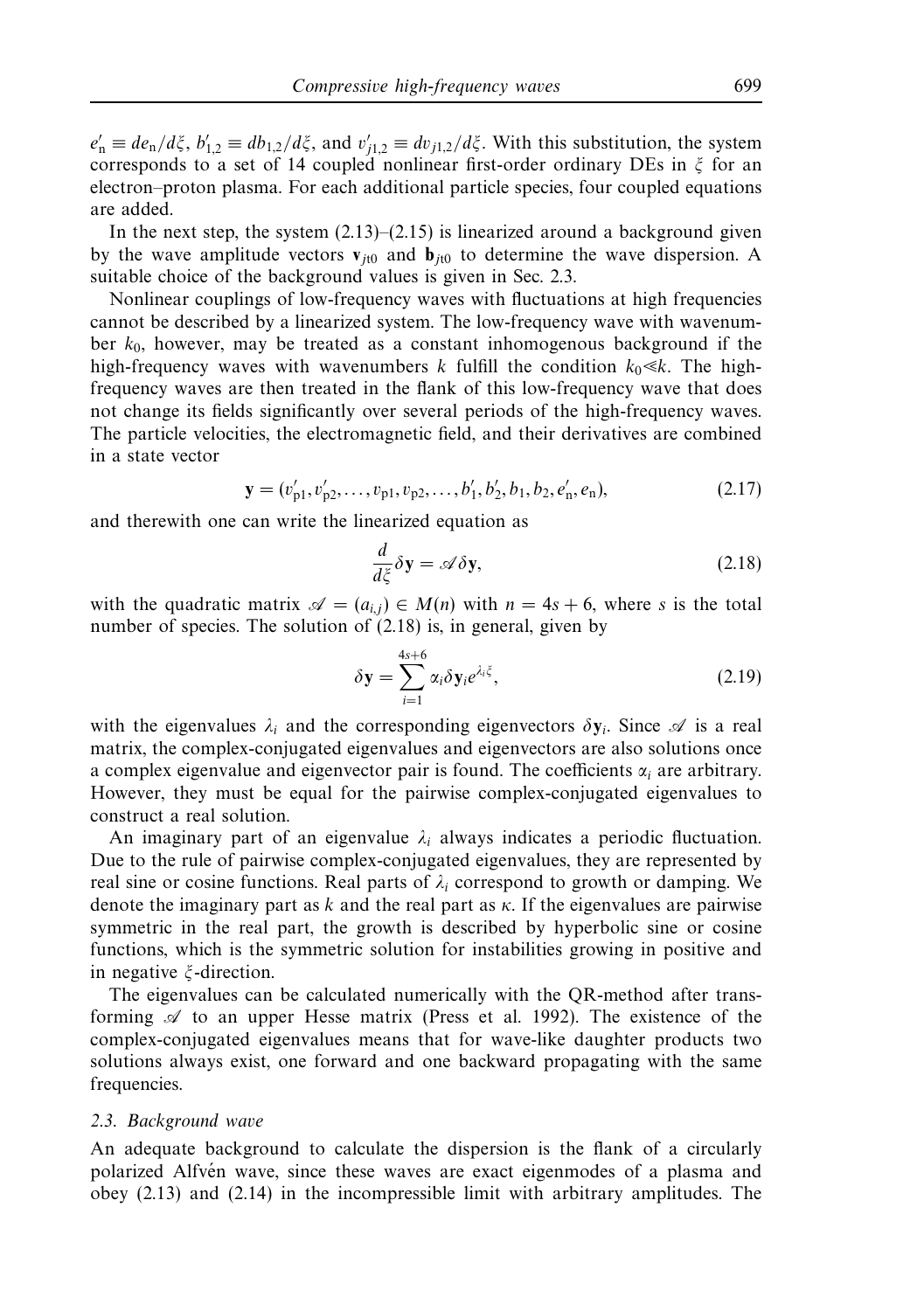phase speed of this wave is denoted by  $v_0$ . It is left-hand polarized and has a magnetic field of the structure

$$
\mathbf{b}_{\mathrm{t0}} = b \begin{pmatrix} \cos(k_0 \xi) \\ \sin(k_0 \xi) \end{pmatrix} . \tag{2.20}
$$

Without loss of generality, we can evaluate this field at the point  $\xi = 0$ . For sufficient low  $k_0$ -values, this field appears as a constant magnetic background field of the magnitude  $\mathbf{b}_{10} = (b, 0)$  as stated above. Therefore, this background describes analogous conditions as used to treat oblique propagation of linear modes. However, the wave is additionally associated with a transverse velocity for each species. Corresponding to this magnetic field, a background velocity field occurs that is determined by the polarization relation of circularly polarized Alfvén waves

$$
\mathbf{v}_{j\text{t0}} = \frac{v_{j\text{n0}}}{1 + kv_{j\text{n0}}/\Omega_j} \mathbf{b}_{\text{t0}},\tag{2.21}
$$

as derived by Sonnerup and Su (1967) for example. The normal velocity component of the particle species *j* in the reference frame moving with  $v_0$  is denoted by  $v_{in0}$ . The polarization relation is also in agreement with the results by Marsch and Verscharen (2011). For a sufficiently small wavenumber  $k_0$ , the wave fulfills the Alfvénic dispersion relation  $v_0 \simeq v_A$ .

The transformation of the transverse velocity to the co-moving reference frame does not change the value for  $\mathbf{v}_{i0}$ . Therefore, the polarization relation provides the necessary (constant) value for  $\mathbf{v}_{i0}$  depending on a given (small)  $k_0$  and the wave amplitude *b*.

To evaluate the polarization relation exactly, the dispersion relation for the circularly polarized Alfvén waves is used. It is given by

$$
k_0^2 + \sum_{j=1}^s \frac{\omega_j^2}{c^2} \frac{k_0 v_{j00}}{k_0 v_{j00} + \Omega_j} = 0
$$
\n(2.22)

as the non-relativistic limit from Sonnerup and Su (1967).

#### *3. Dispersion of high-frequency waves*

In this section, we study the wave dispersion relation of high-frequency waves propagating on the non-uniform background Alfvén wave. The most important free parameter of the system  $(2.13)$ – $(2.15)$  is the disposable wave phase speed *v*. For a fixed *v*, the eigenvalue/eigenvector method provides the corresponding wavenumber values  $k(v)$ . The relation  $\omega = kv$  then delivers the corresponding  $\omega$ , and hence by scanning through all relevant values of  $v$  the full dispersion relation can be determined. The growth rate can be determined similarly by evaluating  $\gamma = \kappa v$ with the spatial growth rate  $\kappa$  from the eigenvalue determination. The very highfrequency branches, which are dominated by the electron dynamics, are not treated in detail, since the ions carry the main momentum, and their wave-induced motion is therefore more important for the heating and acceleration processes. The electron density and relative velocity with respect to the protons and the other ionic species are determined by the requirement of vanishing charge density (quasi-neutrality)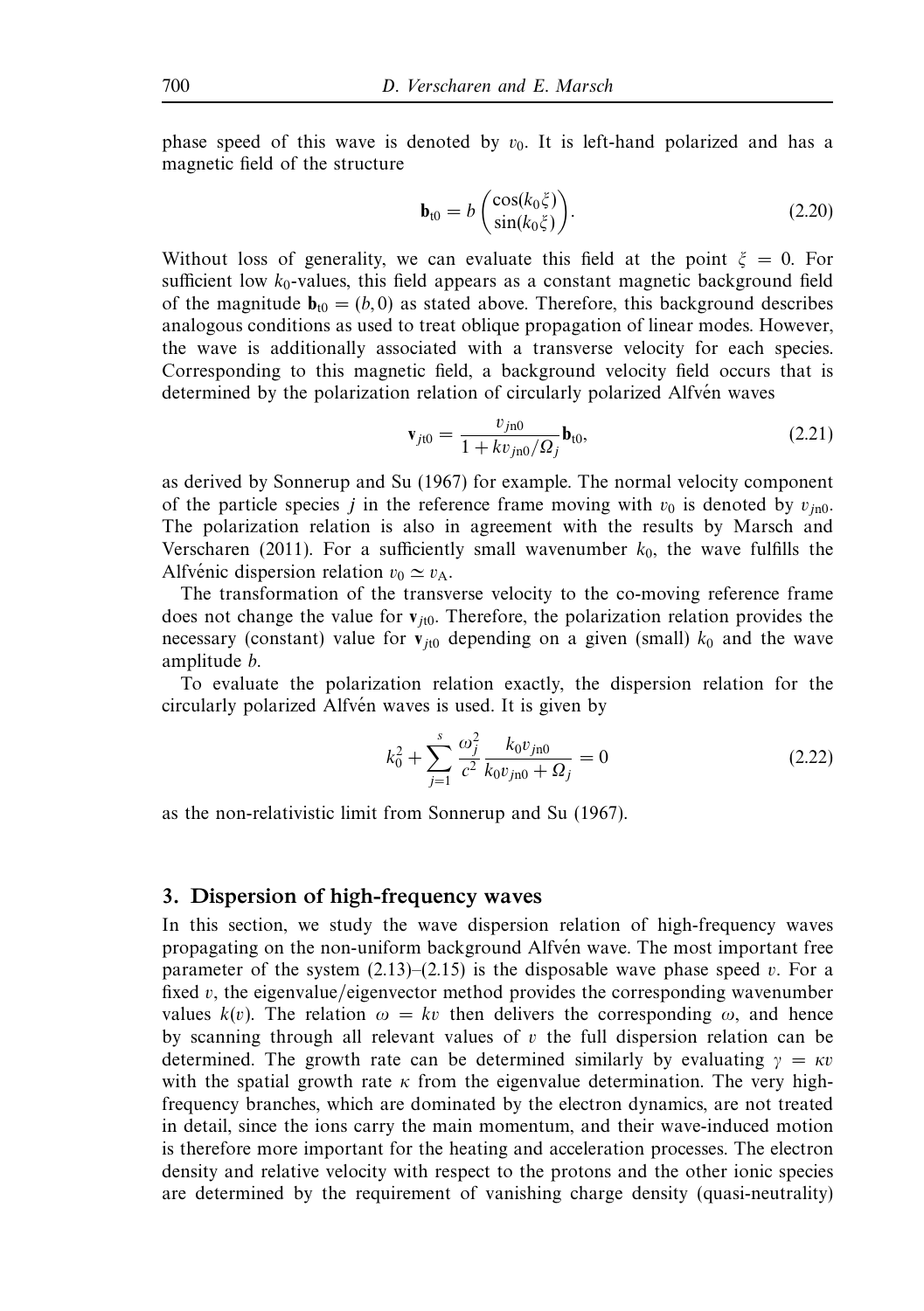

**Figure 2.** (Colour online) (a) Dispersion relation for an electron–proton plasma in a homogenous background with  $\beta = 0$ . The cold dispersion relation for A/IC waves and for ion-corrected R-mode waves are additionally plotted, (b) The same for a plasma consisting of electrons, protons, and alpha particles with  $\beta = 0.01$ .

and vanishing constant longitudinal currents of the background, such that

$$
\sum_{j=1}^{s} n_j q_j = 0,\t\t(3.1)
$$

$$
\sum_{j=1}^{s} n_j q_j v_{j\mathbf{n}} = 0. \tag{3.2}
$$

The specific heat ratio is set to its adiabatic value of  $\gamma_i = 5/3$  for all species.

#### 3.1. Homogenous background

Before we discuss the case of an inhomogenous plasma, we apply the system of equations and the linearization to an electron–proton plasma for a homogenous background and with  $\beta_j = 0$ . The plasma beta is defined as the ratio of the thermal energy density to the magnetic field energy density for each species. The background field is set to  $B_n = 5 \times 10^{-5}$  G and the particle number densities to  $n_p = n_e = 5 \text{ cm}^{-3}$ . The ratio  $B_n^2/n_p$  must be parameterized even in the dimensionless normalization of the system, in order to fix the normalized plasma frequency  $\omega_i/\Omega_p$  for all electrostatic processes. The result of the calculation is shown in Fig. 2(a). The two incompressible branches correspond to the transverse particle motions. They represent a free motion with the gyration frequency for the protons at  $\omega = 1$ , their normalized gyrofrequency. The branch approaching the gyrofrequency asymptotically corresponds to the A/IC wave. In Fig. 2, the cold dispersion relation for A/IC waves

$$
\left(\frac{\omega}{\Omega_{\rm p}}\right)^2 = \ell_{\rm p}^2 k^2 + \frac{\ell_{\rm p}^4 k^4}{2} - \frac{\ell_{\rm p}^3 k^3}{2} \sqrt{\ell_{\rm p}^2 k^2 + 4} \tag{3.3}
$$

is additionally plotted as a green dotted line. The branch at low *k*-values with high phase speed *v* corresponds to the whistler mode shown as red dashed line. The corrected low-frequency dispersion for the multi-fluid R-mode wave (i.e. the whistler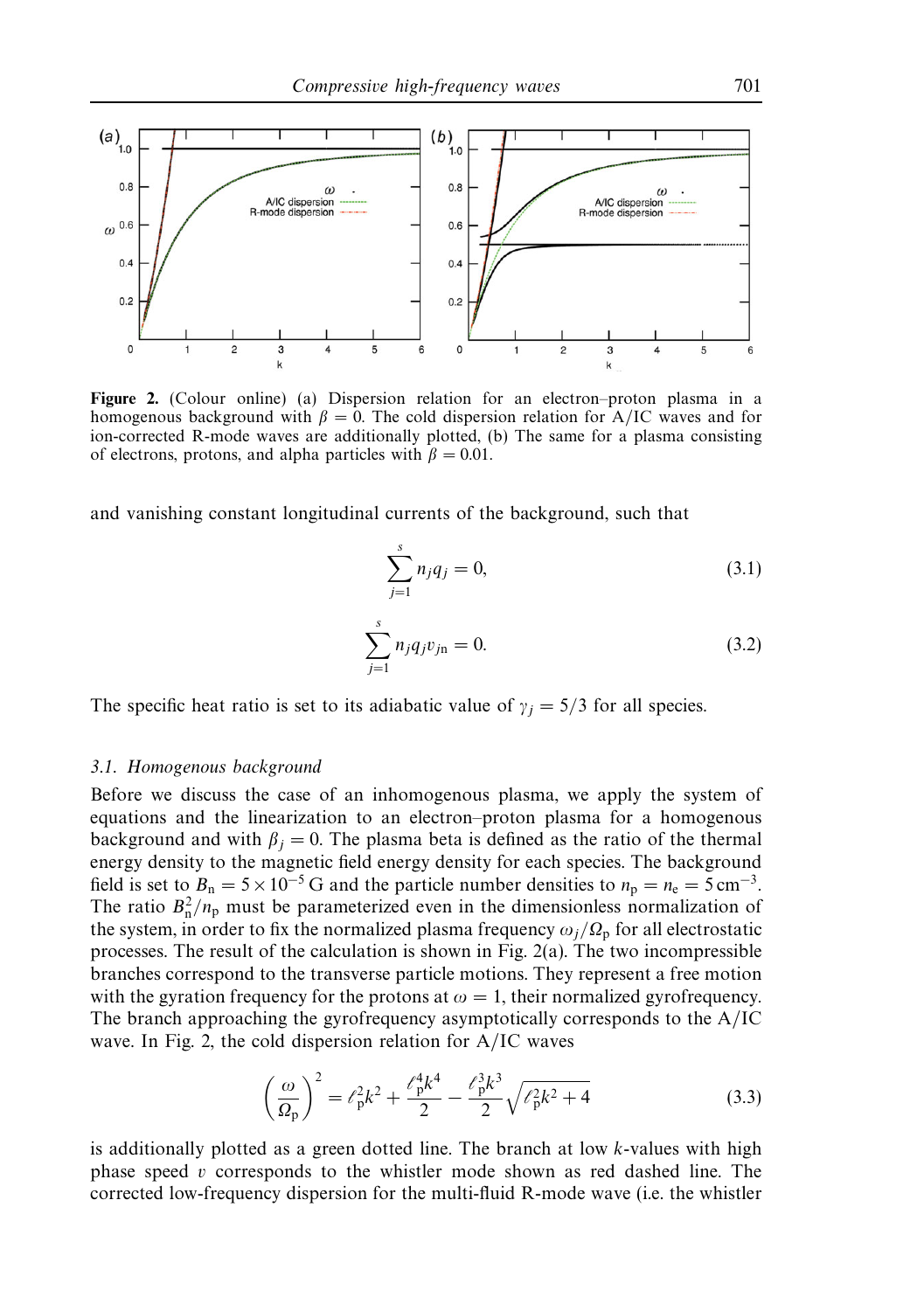

**Figure 3.** (Colour online) Dispersion relation for a plasma consisting of protons, electrons, and drifting alpha particles. The beam mode occurs for drifting alpha particles.

wave with ionic effects) is given analytically by

$$
\omega = \frac{\Omega_{\rm e}}{2\left(1 + \frac{1}{\ell_{\rm e}^2 k^2}\right)} \left[\sqrt{1 + \frac{4}{\ell_{\rm p}^2 k^2}} + 1\right].\tag{3.4}
$$

Both relations show a perfect agreement with the numerical calculations made with the eigenvalue method (Stix 1992). This confirms the validity of our approach.

In Fig. 2(b), the dispersion relation is shown for a plasma consisting of electrons, protons, and alpha particles without any relative drifts and without a background wave field. The particle species have a beta of 0.01. The proton number density is set to  $n_p = 5 \text{ cm}^{-3}$ , the alpha particle number density to  $n_\alpha = 0.04 n_p$ , and the electron number density according to (3.1). The alpha-particle cyclotron branch approaches asymptotically the frequency  $\omega = 1/2$  as expected. This value corresponds to the alpha-particle gyrofrequency in normalized units. The cyclotron branch of the protons is slightly deformed in the low-*k* range in comparison to the cold plasma dispersion relation. Also, the whistler wave mode is slightly shifted. The presence of the alpha particles is responsible for this deviation. Further correction terms would be needed to represent the dispersion relation in this three-fluid plasma analytically.

Our model also allows to include relative drifts of the particles along the wavenormal direction. The relative drift speed between protons and alpha particles is defined as  $v_d \equiv v_{pn} - v_{cn}$ . In Fig. 3, the dispersion relation for  $v_d = 0.2$  is shown. The alpha-particle branch starting at  $\omega = \Omega_{\alpha}$  is turned into the so-called beam-mode branch (line inclined to the left) derived from the resonance condition

$$
\omega = \Omega_{\alpha} + k u_{\alpha n},\tag{3.5}
$$

where  $u_{\alpha n} = v - v_{\alpha n}$  denotes again the alpha-particle bulk speed component in the wave-normal direction in the proton rest frame. For a vanishing drift  $u_{n\alpha}$ , this mode is flattened back to the horizontal line  $\omega = \Omega_{\alpha} = 1/2$ .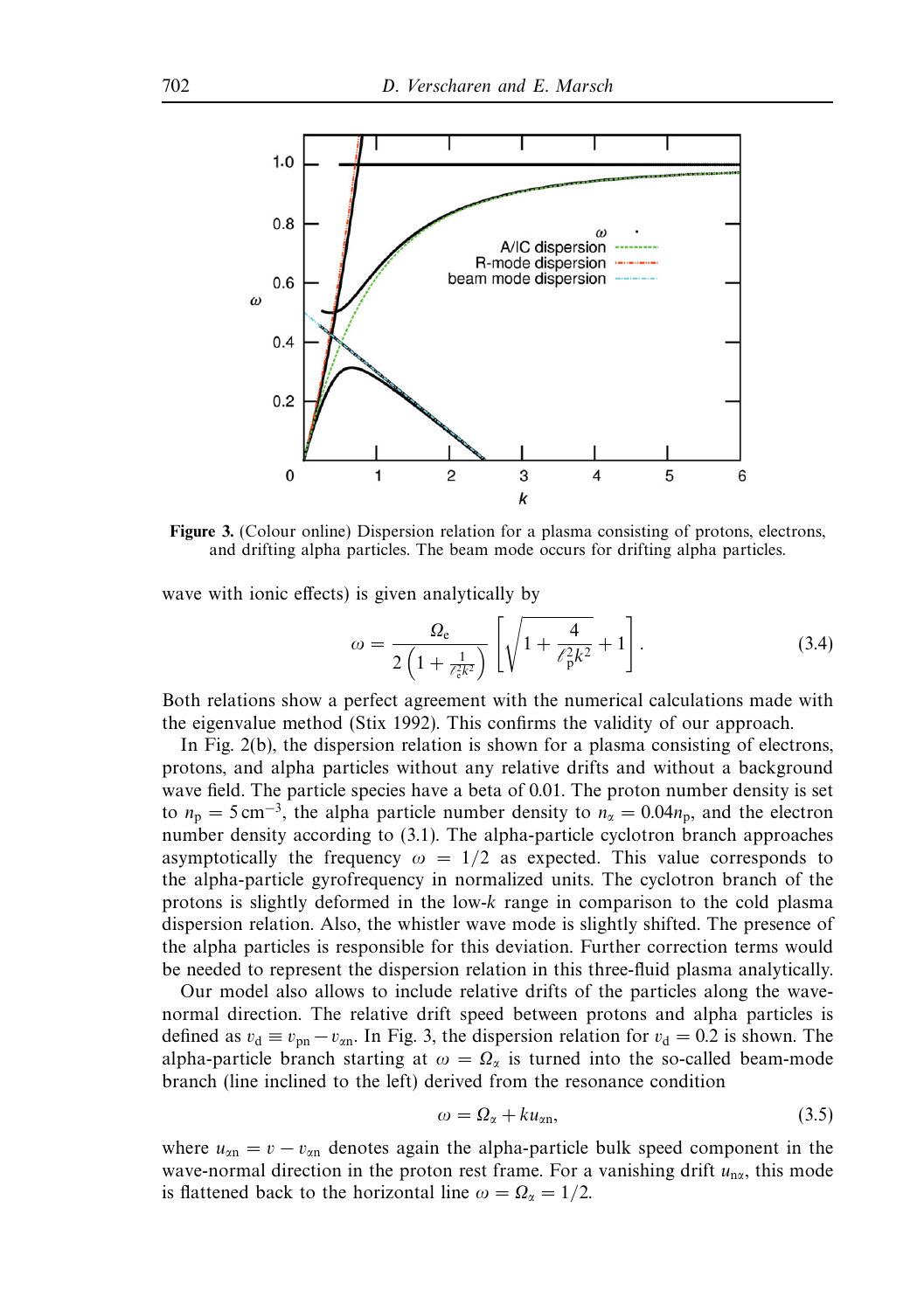

**Figure 4.** (Colour online) Dispersion relation for a plasma consisting of protons, electrons, and drifting alpha particles. The frequency  $\omega$  is shown in dependence on the wavenumber k in dimensionless units. The derived A/IC branch deviates from the cold dispersion branch at low and high wavenumbers. Mode coupling between the various branches occurs as discussed in the text.

#### 3.2. Inhomogenous background

Next, our system of coupled wave equations can be applied to an inhomogenous background plasma, which corresponds to realistic solar wind conditions. The plasma consists of three species: protons, electrons, and alpha particles. The relative drift between protons and alphas is set to  $v_d = v_{pn} - v_{\alpha n} = 0.2$ , and the plasma beta to  $\beta_i = 0.01$  for each species. The background wave is assumed to have a normalized wavenumber  $k_0 = 0.01$  and an amplitude  $b = 0.1$ . Such a wave has a phase speed of almost the local proton Alfvén speed. The wavenumber is small enough to allow us to neglect any direct nonlinear couplings between the background wave and the high-frequency waves. For the latter, the background wave appears as a quasiconstant field with respect to which the system can be linearized. The results are shown in Fig. 4.

The dispersion branches are deformed for several reasons. The proton A/IC branch at lower wavenumbers is not further deformed as compared to Fig. 2(b). Some branches turn at some bifurcation positions into completely different dispersion branches. These transitions correspond to mode couplings. For example, the faster sound wave (alpha-particle mode) couples with the A/IC wave of the protons at high wavenumbers, whereas the ion-acoustic wave couples with the drift-deformed A/IC wave of the alpha particles. The R-mode couples with the ion gyration at  $\omega = 1$  but, interestingly enough, not with the alpha-particle beam mode. It shows a break at  $\omega = 1$  and then continues above that frequency.

Two additional linear branches occur with merely constant phase speeds of  $v \approx 0.13$  and  $v \approx 0.03$ . Such linear acoustic modes as these two were also found by Mann et al. (1997) for a warm plasma. The wave phase speed of these modes is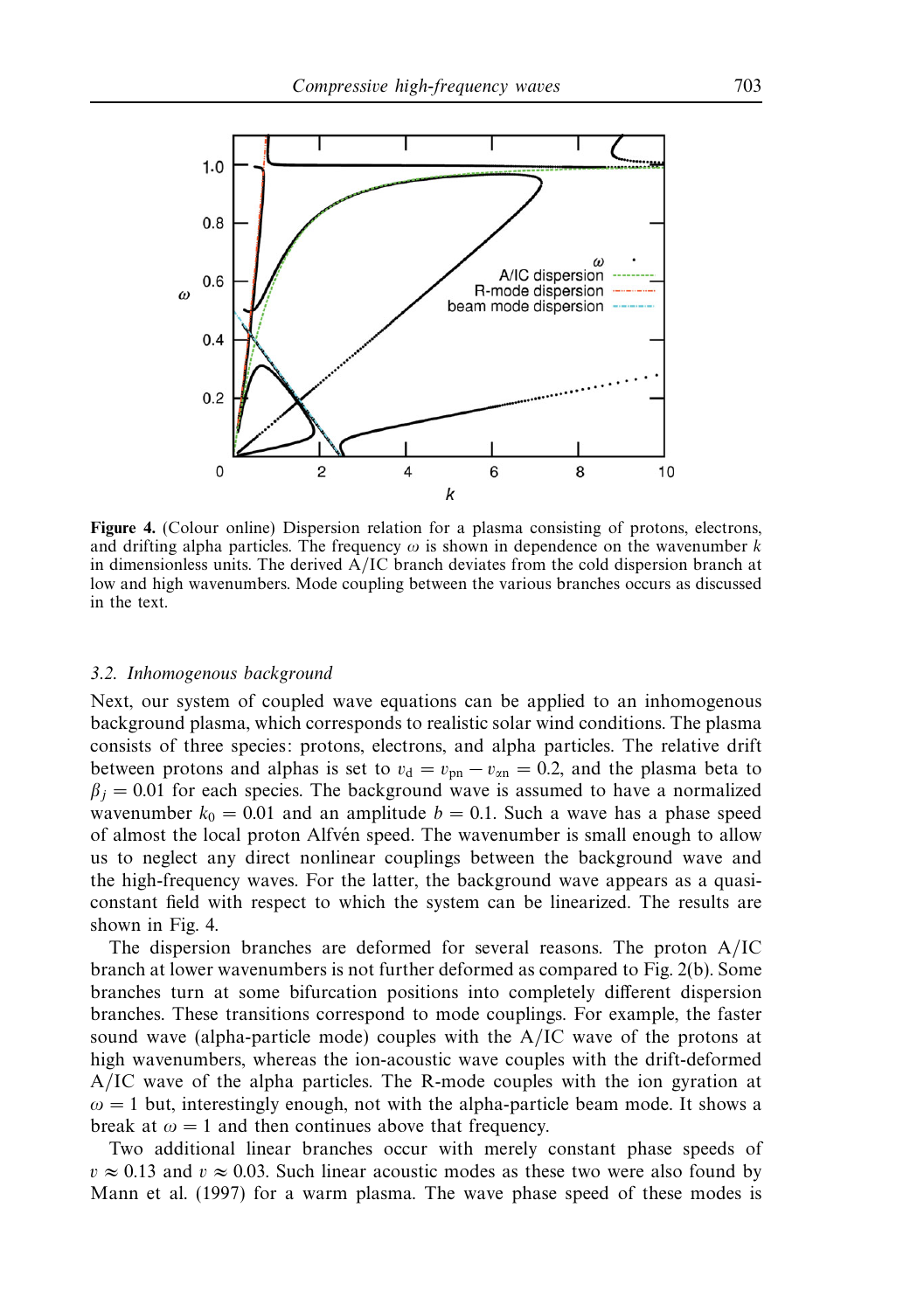usually determined by

$$
v_{\rm Ph1} = \frac{\gamma_{\rm p} k_{\rm B} T_{\rm p} + \gamma_{\rm e} k_{\rm B} T_{\rm e}}{m_{\rm p}},\tag{3.6}
$$

$$
v_{\rm Ph2} = \frac{\gamma_{\alpha} k_{\rm B} T_{\alpha}}{m_{\alpha}},\tag{3.7}
$$

for a plasma with  $n_\alpha \ll n_p$ . The first is the so-called ion-acoustic speed, the second is the sound speed of the alpha-particle component. In our case, these velocities are given by  $v_{\text{Ph1}} = 0.13$  and  $v_{\text{Ph2}} = 0.23$ . The first one corresponds perfectly with the fast (steeper line) sound wave that we have found. The drift velocity  $v<sub>d</sub>$  of the alpha particles is the reason for the deviation of the second linear mode. In the non-drifting reference case, the two velocities match ( $v_{Ph2}-v_d = 0.03$ ). If the numerical dispersion code is applied to a plasma without drift, the second sound wave branch is directly found at  $v = v_{\text{Ph2}}$  (not shown here).

The two sound wave modes do not appear in the homogenous plasma. Remember that the phase speed  $v$  is a free parameter in our calculation, and a wavenumber is given by the eigenvalues obtained for each *v*. If a wave is not dispersive, and therefore has a constant phase speed, it is not possible to calculate the full set of possible *k*-values that belong to this *v*. The sound waves exist already in the homogenous case; however, they become visible only after becoming dispersive due to mode coupling. This type of wave becomes only dispersive for non-zero beta and in the presence of the background wave. Also, above the corresponding gyrofrequencies  $\omega = 1$  and  $\omega = 1/2$ , the branches continue with their constant phase speed.

The waves on all branches have a compressive component, owing to the nonvanishing electric fields  $e_n$  and  $e_{in}$ . The real part of the eigenvalues  $\lambda_i$  is always zero, i.e. none of the compressive modes is unstable in this case.

Note that it is the amplitude of the background wave which mainly determines the strength of the mode coupling, the position, and shape of the deformation of the ion-cyclotron branch. For higher amplitudes, the branch turns earlier away from the A/IC dispersion branch, and hence the phase speed of the linear mode increases already at lower *k*-values. The plasma beta determines the phase speeds of the linear branches. Higher betas lead to higher phase speeds of these modes. The phase speeds can be adjusted relative to each other by choosing different betas for the individual species. However, the overall topology of the dispersion branches is not significantly changed by assigning different beta values to different species.

However, if beta is chosen to be greater than 1, then the situation changes tremendously. The sound waves become unstable. In Fig.  $5(a)$ , the dispersion is shown for a situation with  $\beta_i = 1.2$ . The growth rate of the modes is shown in Fig. 5(b).

Mode coupling between the sound wave and the whistler wave mode leads to an instability that occurs at  $k \approx 0.8 - 1.6$ . Interestingly enough, this range is the ion gyroradius scale for moderate plasma betas close to 1. This growing instability can therefore provide wave energy to the dissipative regime by means of Landau resonance, since the particle distribution has a significant number of particles at the corresponding wave speed of about  $v \approx 1.36$  for a plasma with  $\beta_i \ge 1$ . This instability vanishes if the background wave is absent, i.e. in the homogenous case. For higher beta values, the position of the instability is shifted to higher wavenumbers.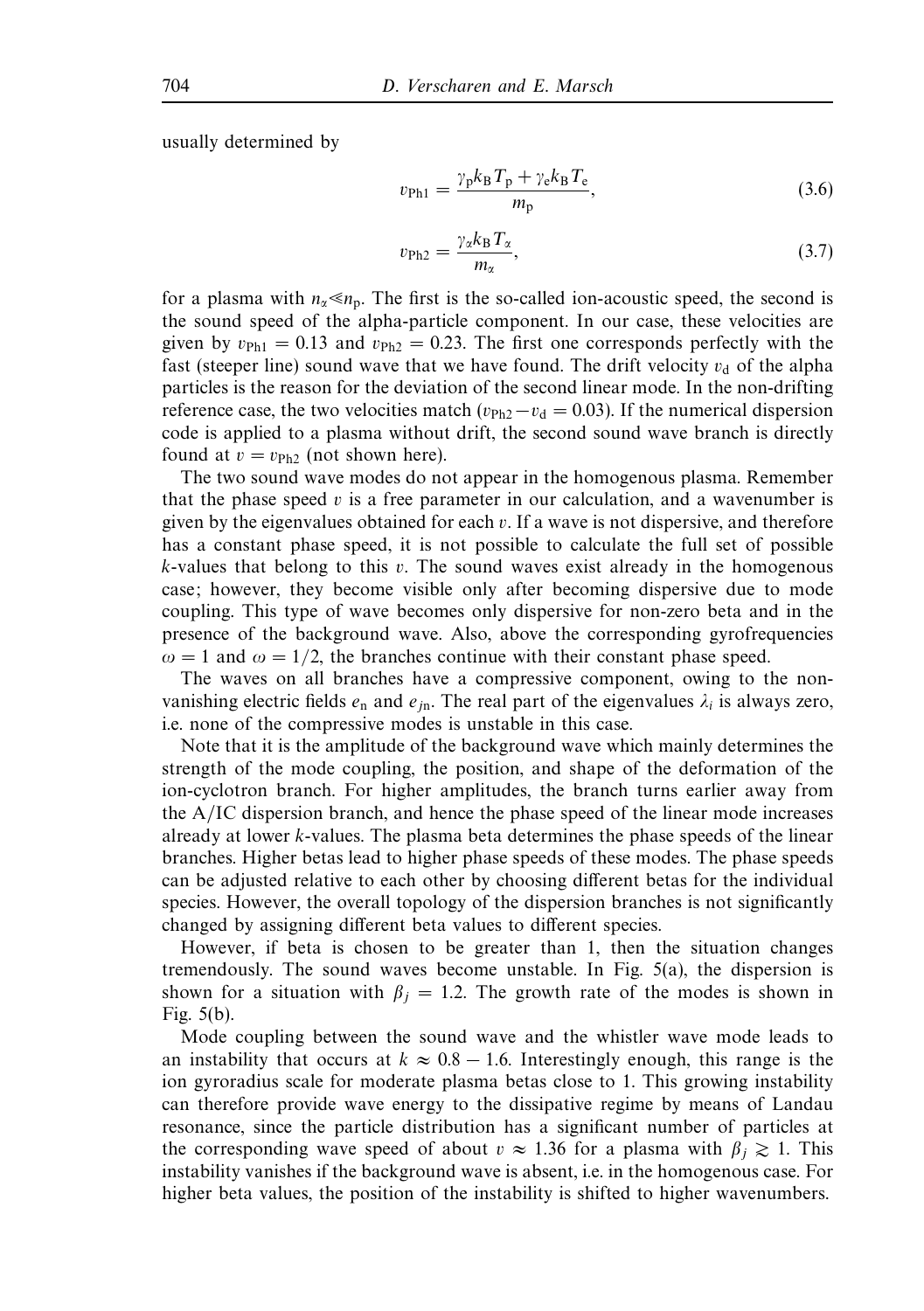

**Figure 5.** (Colour online) (a) Dispersion relation for a plasma with  $\beta = 1.2$ , (b) Imaginary part of the frequency depending on *k*.

## *4. Conclusions*

As expected, the inhomogeneity of the background wave field leads to a deformation of the standard normal modes in the plasma. All of the discovered waves have a compressive component. Compressibility and inhomogeneity of the background plasma are the causes for the new effects in the dispersion properties. The initially non-compressive A/IC waves become slightly compressive due to the inhomogenous background, and are therefore able to interact with the protons via their electrostatic field components, in addition to the cyclotron resonance enabled by their transverse components. The quantitative details of these wave–particle interactions cannot be treated in the fluid description, since they are purely kinetic processes. They require a kinetic Vlasov treatment at least in the frame of quasi-linear theory and are, therefore, beyond the scope of this paper. The kinetic refinement of the dispersion analysis of circularly polarized waves of the same type was described by Stenflo (1976), who also showed how relativistic effects and compressibility can modify the dispersion of large-amplitude waves in multi-fluid theory.

The non-constant (due to the presence of the pump wave) background leads to nonlinear mode couplings between some of the linear wave modes. It also leads to the excitation of initially non-dispersive modes, such as the ion-acoustic wave or the alpha-particle sound wave, yet now with *k*-dependent wave speeds.

The acoustic modes can grow at wavenumbers around the ion gyration scale under certain conditions and for adequate parameters. Thus, they are good candidates for a longitudinal electrostatic wave field with which particles can undergo Landauresonant wave–particle interactions. KAWs have recently been discussed as another possible reason for this kind of interaction. KAWs owe their compressibility to the oblique geometry of their propagation with respect to a constant background field. In this study, we can also show that the waves with purely parallel propagation can grow nonlinearly at the corresponding resonant wavenumbers, provided that the background has a non-trivial – but quite reasonable – magnetic field configuration. These two mechanisms are quite different in nature and should be further investigated and compared with each other.

The instability of ion-acoustic modes coupled to transverse modes were also discussed in studies of the parametric decay of large-amplitude pump waves and evaluated by numerical simulations (Araneda et al. 2007; Valentini and Veltri 2009). Also, in these studies, instabilities of longitudinal waves at high wavenumbers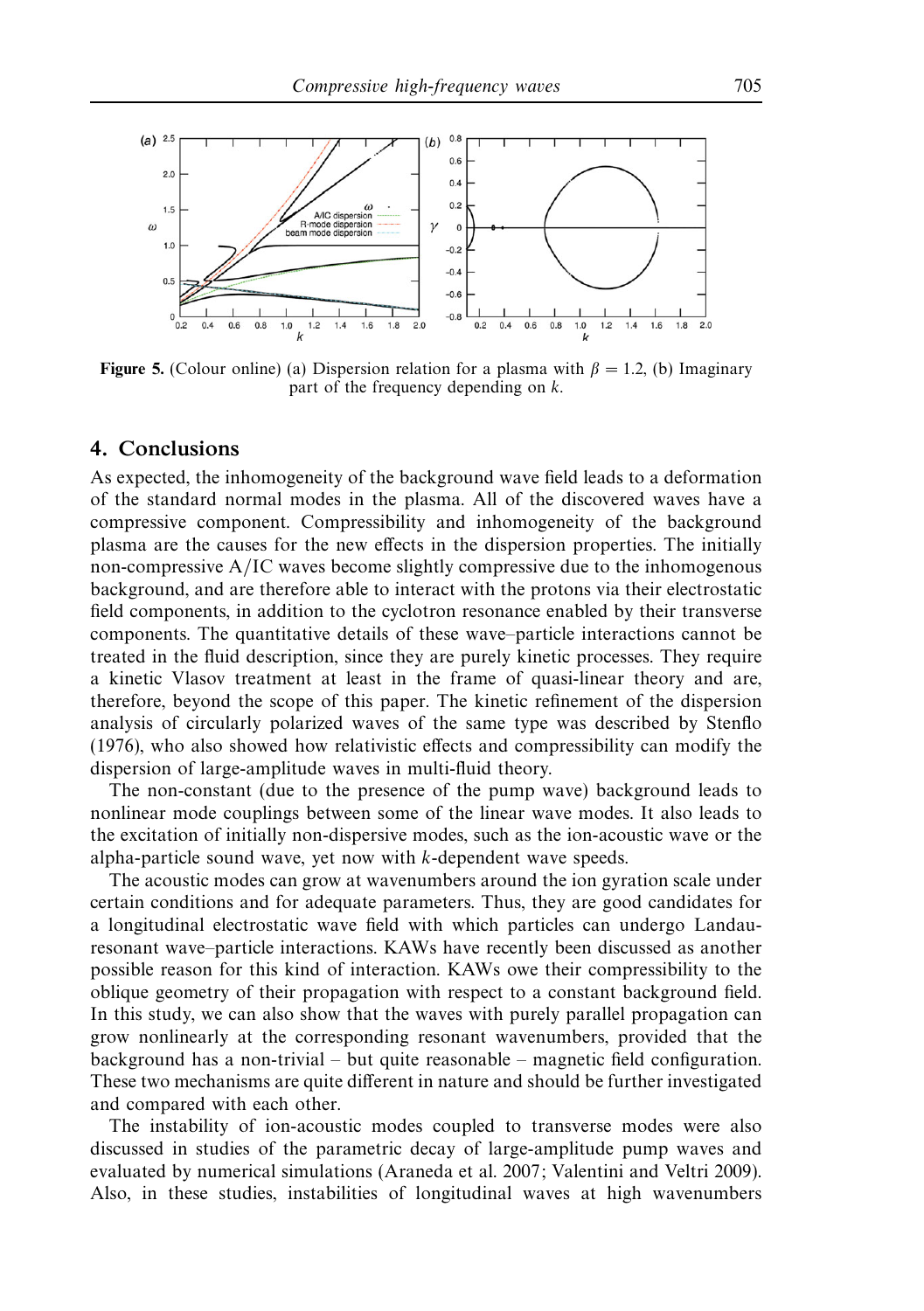are found, however, at different background parameters. These waves are usually interpreted as results of nonlinear wave–wave interactions. Our linearized wave equations, however, can explain a similar growth of daughter waves at higher frequencies than the initial pump wave frequency as a consequence of compressibility and a non-uniform background. This mechanism can thus be understood as a new spectral transfer process of plasma fluctuations. It is very similar to the decay instability, which is found with the characteristic  $k \ge k_0$ .

Our eigenvector analysis still keeps the freedom to choose the amplitudes  $\alpha_i$  in (2.19). This means that a wave can, in general, only occur if its amplitude is finite. It is beyond the scope of this paper to investigate how the discovered wave branches can be excited in a real plasma. The linear dispersion analysis can only show possible normal modes. The discovered instability leads to growth in the initial phase only until nonlinear couplings and perhaps saturation occur. Yet, unstable modes can grow from the thermal noise (that is constrained as a finite eigenvector of the system of equations) with a certain finite amplitude. In the presence of a large-amplitude wave, this thermal noise can lead to growth according to the calculated growth rate *γ* at the gyroradius scale range for  $β \ge 1$ . Maybe, full nonlinear calculations can investigate the further evolution and possible nonlinear excitations of such modes. The linear approximation appears to reflect the basic situation well (Lehe et al. 2009).

In the future, other background conditions should also be inquired. The above chosen background is one of the simplest inhomogenous conditions. It is important to note that, in our approach, the background has to change slowly in dependence upon the position  $\zeta$ . Otherwise, the use of a fixed phase speed *v* is not possible anymore, and then the present approximation needs to be changed. The original set of coupled wave equations remains valid, yet another mathematical treatment is required to cope with their nonlinearity.

### Acknowledgement

D. Verscharen is grateful for financial support by the International Max Planck Research School (IMPRS) on Physical Processes in the Solar System and Beyond.

## *References*

- Akhiezer, A. I., Akhiezer, I. A., Polovin, R. V., Sitenko, A. G. and Stepanov, K. N. 1975 Plasma Electrodynamics:Linear Theory, Vol. 1. New York: Pergamon.
- Antonucci, E., Dodero, M. A. and Giordano, S. 2000 Sol. Phys. **197**, 115.

Araneda, J. A., Marsch, E. and Viñas, A. F. 2007 J. Geophys. Res. 112, 4104.

Bale, S. D., Kellogg, P. J., Mozer, F. S., Horbury, T. S. and Reme, H. 2005 Phys. Rev. Lett. **94**, 215002.

Belcher, J. W. and Davis, L., Jr 1971 J. Geophys. Res. **76**, 3534.

Brodin, G., Shukla, P. K. and Stenflo, L. 2008 J. Plasma Phys. **74**, 99.

Bruno, R. and Carbone, V. 2005 Living Rev. Sol. Phys. **2**, 4.

Chandran, B. D. G. 2005 Phys. Rev. Lett. **95**, 265004.

- Chandran, B. D. G., Li, B., Rogers, B. N., Quataert, E. and Germaschewski, K. 2010 Astrophys. J. **720**, 503.
- Chandran, B. D. G., Quataert, E., Howes, G. G., Xia, Q. and Pongkitiwanichakul, P. 2009 Astrophys. J. **707**, 1668.